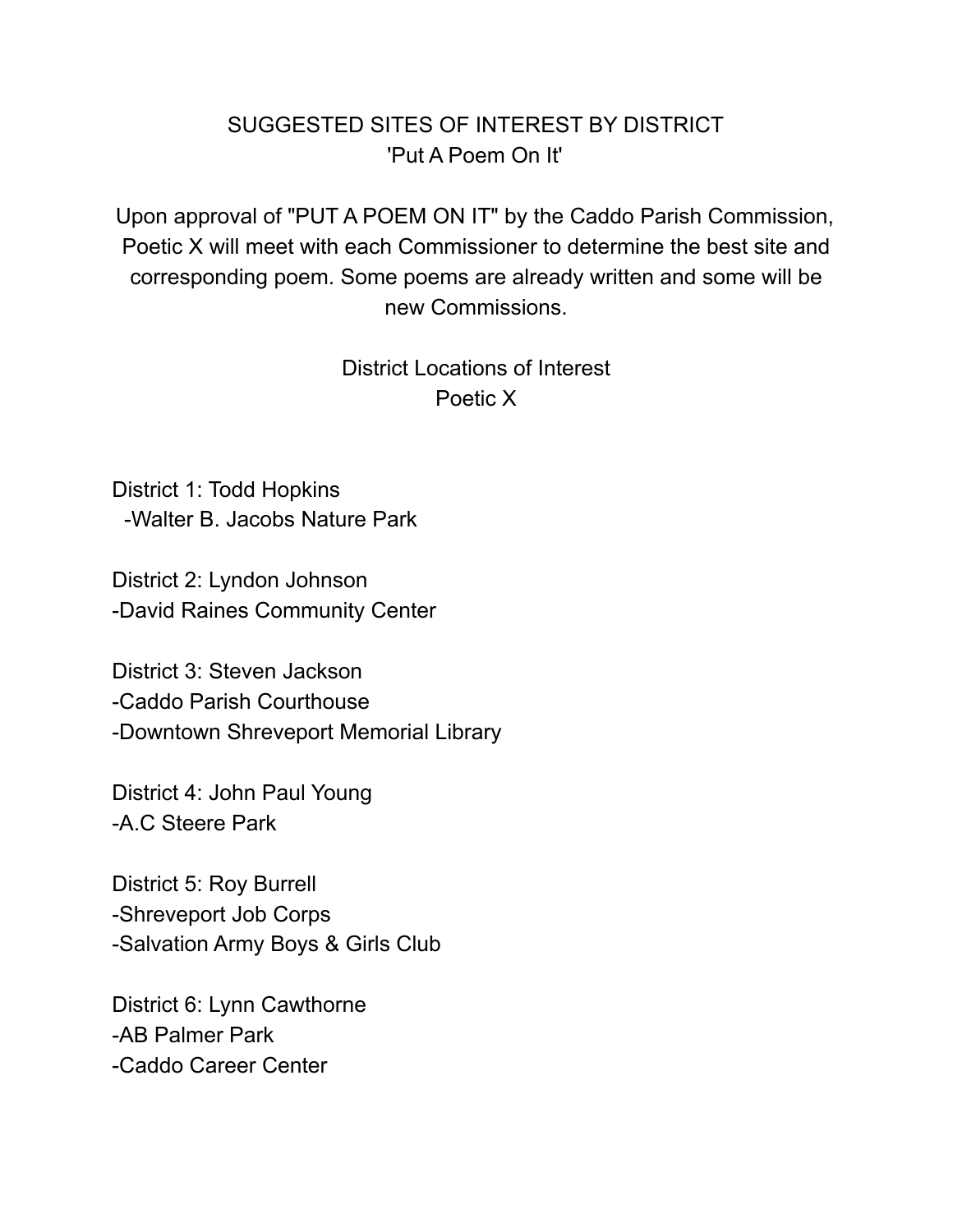District 7: Stormy Gage Watts -Shreveport Regional Airport -Mooretown Library

District 8: Jim Taliaferro -Anderson Island Park

District 9: John Atkins -Quebes Golf Park -Lee Hedges Stadium

District 10: Mario Chavez -Southern Hills Park & Community Center -Hamilton South Library

District 11: Ed Lazarus -Walnut Hill Middle School -Cargill Park

District 12: Kenneth Person -Louisiana Welcome Center, Rest Stop -Bill Cockrell Metro Park and Community Center

Other locations of interest Swepco Park, R.W. Norton Gallery, American Rose Center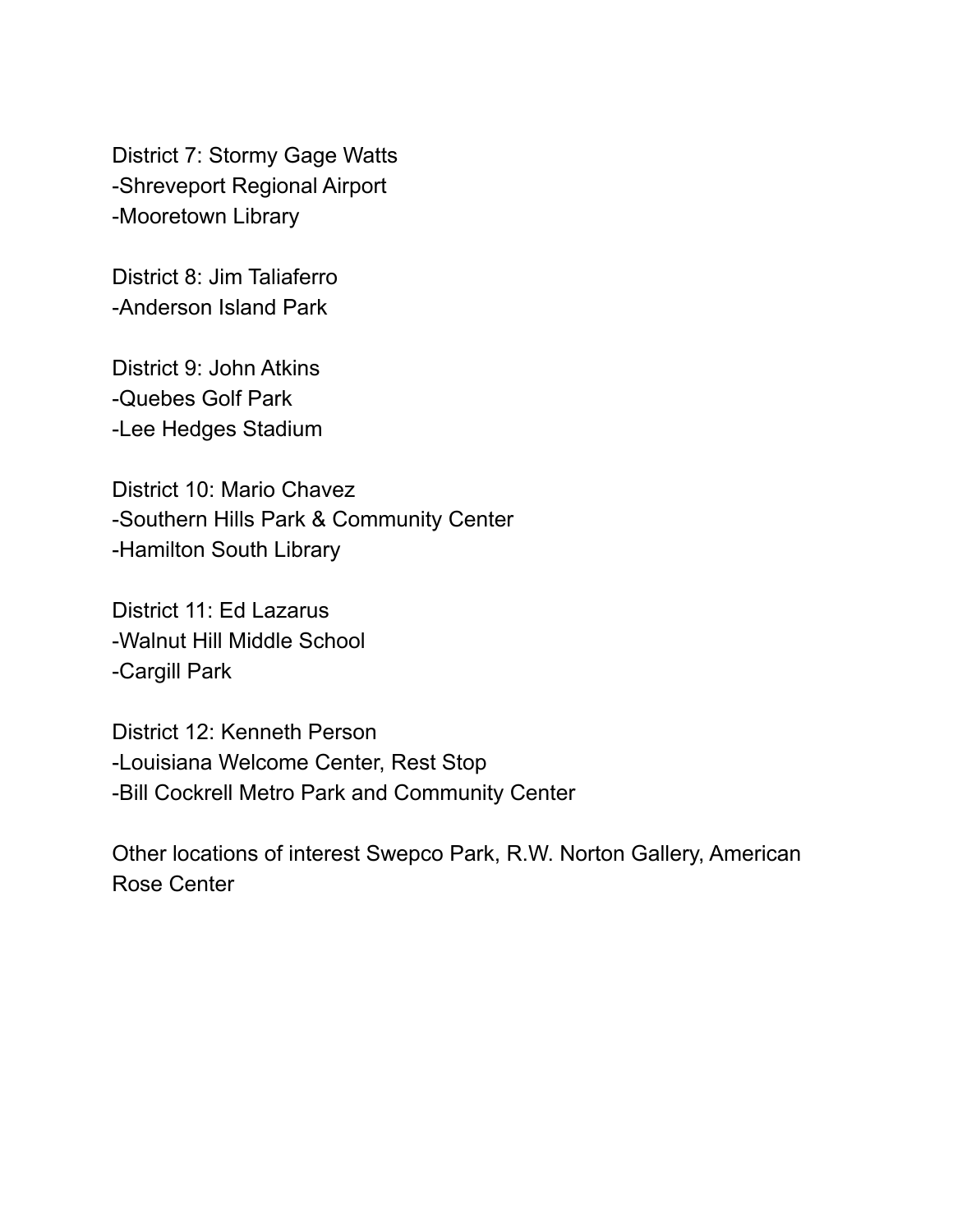Poetic X Poems

## **"I Heard A Black Panther Say"**

When a Black Panther goes on to glory, you feel the dreams of a million men. A network of superheroes giving pledge to those who have strength against the raging wind.

Roar you Black Panther! The roles you've played gave the other Black Panthers

pride.

Go ahead and crossover into Wakanda, where you'll once again be glorified.

Wear that X stamp proudly into the unknown!

You phenomenal Black Panther! Your Coat of Arms will carry you on.

Strengthened by the dreams of a million men, The Black Panther will have to take

his place.

A Genesis in time, grown from the darkness upon his face.

The Kingdom he strived so righteously to rise will eventually soar.

Because dreams of a Black Panther are never left for dead. They ROAR!!!!!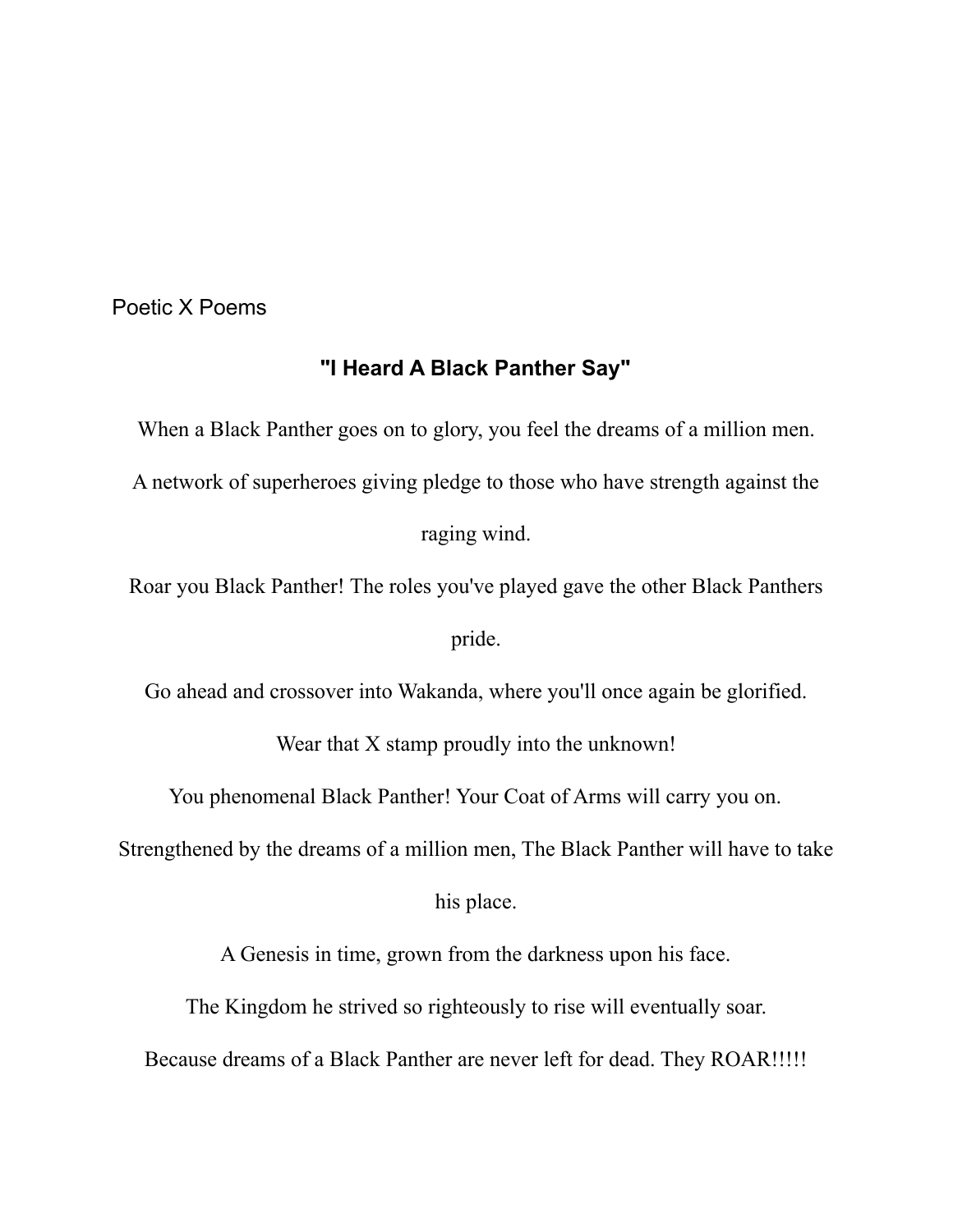### **"Keep Hope Alive"(excerpt)**

My heart still pumping. My lungs still function. As long as there's breath in my body, I can be excited about something. Miracles grow in my habitat. Mirrors reflect my minds reflection. I Hope they find where my words are at. Maybe they'll start to Dream. Maybe the rising and the falling of the Sun won't set on them so young. Maybe, just maybe their shadows can spread their wings. Some little kid wants to be an astronaut. But if Hope never reaches his lungs…..it doesn't matter if he's astro or not. Hopefully he can float through the spaces. I'm hoping his spacecraft doesn't break in half. On Hope's behalf. I Hope he lands on the bases. Hopefully crime doesn't rob him of his time. If we hurry, we don't have to worry...When Hope arrives, he'll start flying. Plus a thousand little more astronauts like his kind.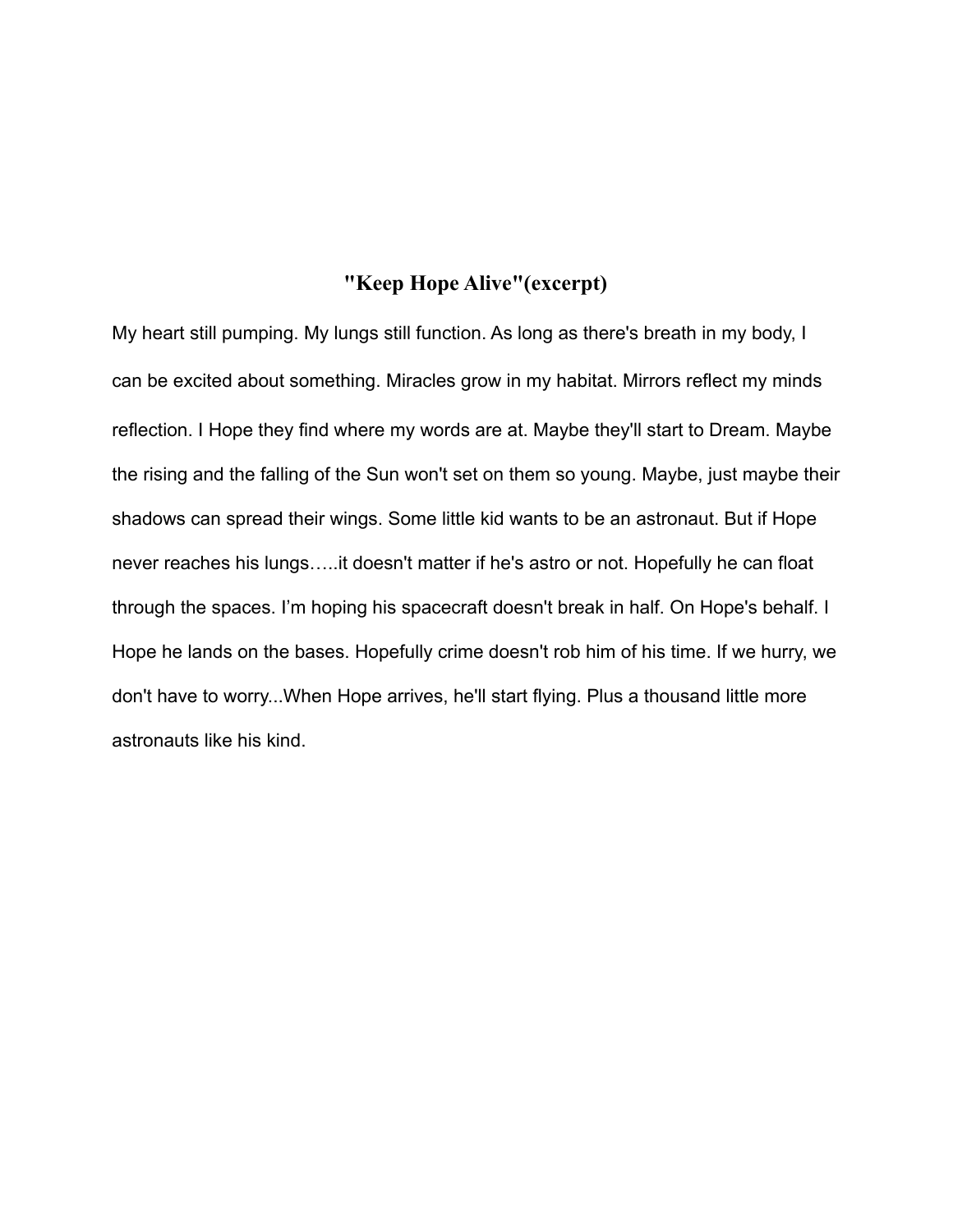### **'Ode To Red River'**

Red River sing me a Song.

The waters of Louisiana are all I've ever known.

Little Tadpole ready to splash out.

Watching the Big Fish go swish from the banks of the Red River's house.

Strong fins will grow in due time.

Mighty waters flow along the Red River's living quarters. She rises when the sky is crying.

I knew you would be a body I could talk to.

Most currents just pass and wave.

Be patient with the shade. It came with age and through age I caught you.

An open book worth it's weight in gold and silver.

A bank for the River boats to float.

An 'Ode to Red River'.